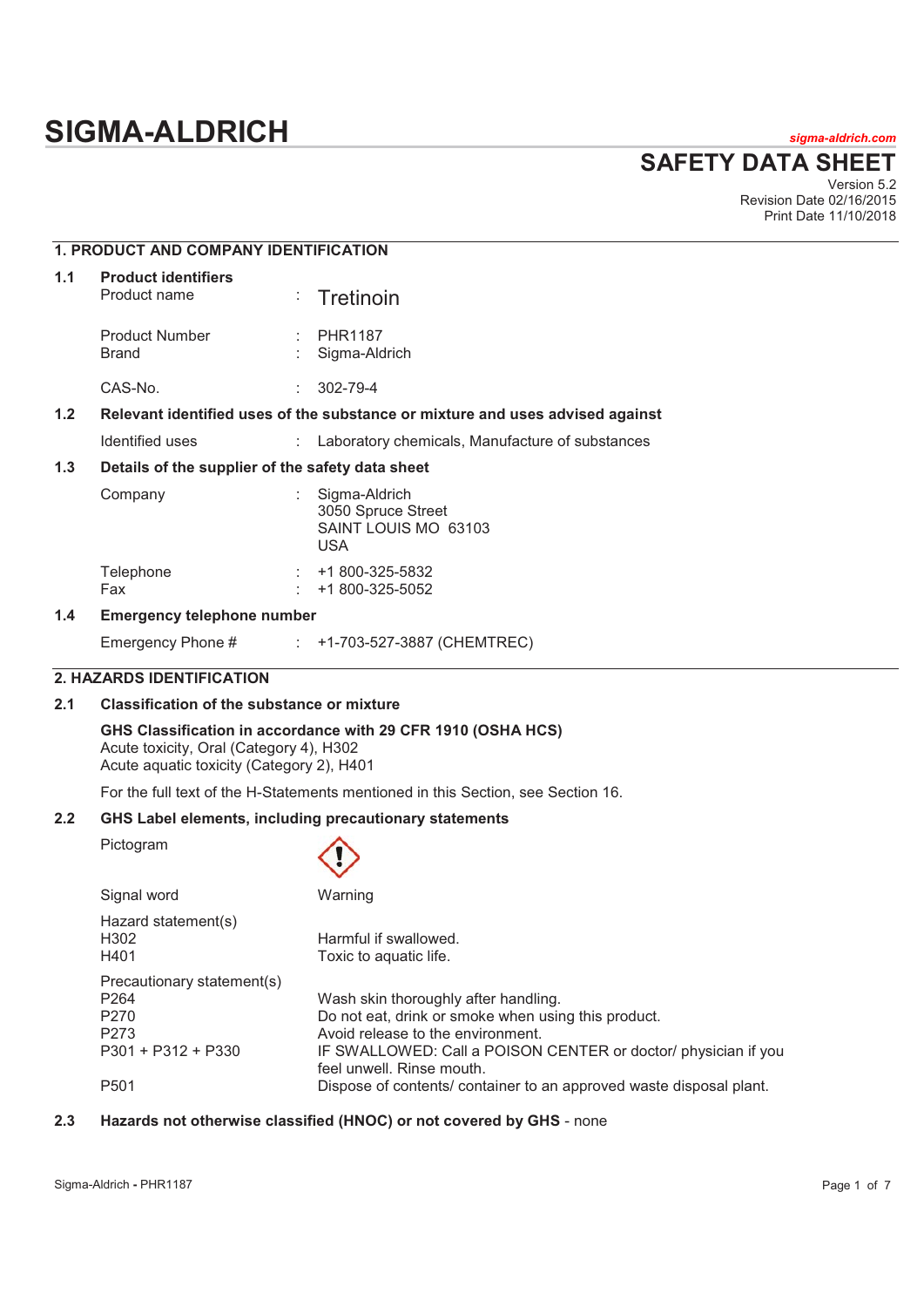# **3. COMPOSITION/INFORMATION ON INGREDIENTS**

#### **3.1 Substances**

|  | Synonyms | all trans-Retinoic acid |
|--|----------|-------------------------|
|--|----------|-------------------------|

| Formula          | : $C_{20}H_{28}O_2$ |
|------------------|---------------------|
| Molecular weight | $: 300.45$ g/mol    |
| CAS-No.          | $: 302 - 79 - 4$    |
| EC-No.           | $: 206-129-0$       |

#### **Hazardous components**

| Component     | Classification                                  | l Concentration |
|---------------|-------------------------------------------------|-----------------|
| l Tretinoin   |                                                 |                 |
|               | Acute Tox. 4; Aquatic Acute 2; $\vert$ <= 100 % |                 |
|               | H302, H401                                      |                 |
| $\sim$ $\sim$ | ___<br>.                                        |                 |

For the full text of the H-Statements mentioned in this Section, see Section 16.

# **4. FIRST AID MEASURES**

#### **4.1 Description of first aid measures**

#### **General advice**

Consult a physician. Show this safety data sheet to the doctor in attendance.Move out of dangerous area.

#### **If inhaled**

If breathed in, move person into fresh air. If not breathing, give artificial respiration. Consult a physician.

#### **In case of skin contact**

Wash off with soap and plenty of water. Consult a physician.

#### **In case of eye contact**

Flush eyes with water as a precaution.

#### **If swallowed**

Never give anything by mouth to an unconscious person. Rinse mouth with water. Consult a physician.

- **4.2 Most important symptoms and effects, both acute and delayed**  The most important known symptoms and effects are described in the labelling (see section 2.2) and/or in section 11
- **4.3 Indication of any immediate medical attention and special treatment needed**  No data available

# **5. FIREFIGHTING MEASURES**

**5.1 Extinguishing media** 

#### **Suitable extinguishing media**

Use water spray, alcohol-resistant foam, dry chemical or carbon dioxide.

**5.2 Special hazards arising from the substance or mixture**  Carbon oxides

#### **5.3 Advice for firefighters**  Wear self-contained breathing apparatus for firefighting if necessary.

**5.4 Further information**  No data available

# **6. ACCIDENTAL RELEASE MEASURES**

#### **6.1 Personal precautions, protective equipment and emergency procedures**

Use personal protective equipment. Avoid dust formation. Avoid breathing vapours, mist or gas. Ensure adequate ventilation. Avoid breathing dust.

For personal protection see section 8.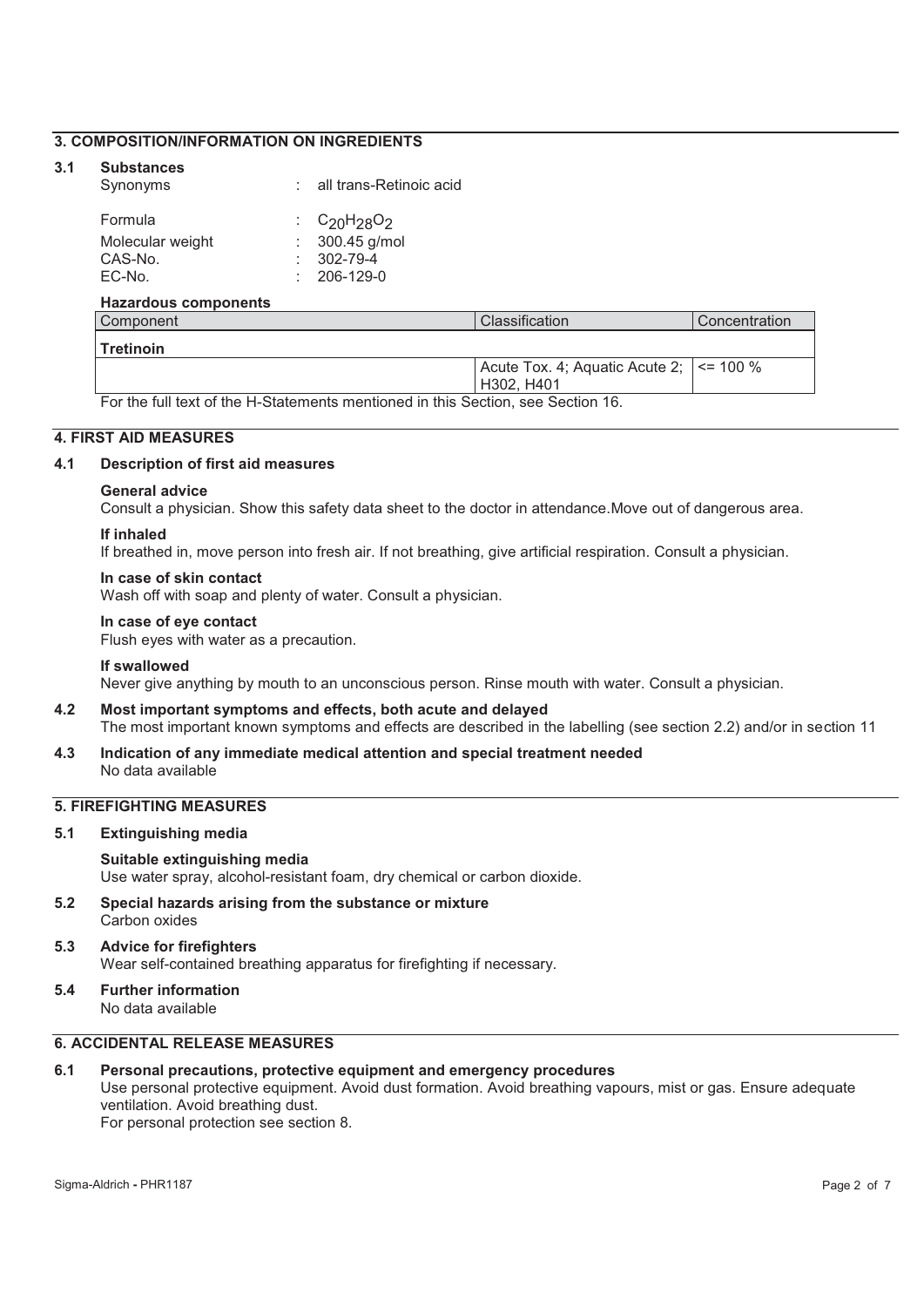#### **6.2 Environmental precautions**

Prevent further leakage or spillage if safe to do so. Do not let product enter drains. Discharge into the environment must be avoided.

## **6.3 Methods and materials for containment and cleaning up**

Pick up and arrange disposal without creating dust. Sweep up and shovel. Keep in suitable, closed containers for disposal.

# **6.4 Reference to other sections**

For disposal see section 13.

# **7. HANDLING AND STORAGE**

#### **7.1 Precautions for safe handling**

Avoid contact with skin and eyes. Avoid formation of dust and aerosols.Further processing of solid materials may result in the formation of combustible dusts. The potential for combustible dust formation should be taken into consideration before additional processing occurs. Provide appropriate exhaust ventilation at places where dust is formed. For precautions see section 2.2.

#### **7.2 Conditions for safe storage, including any incompatibilities**

Keep container tightly closed in a dry and well-ventilated place.

Recommended storage temperature -20 °C Storage class (TRGS 510): Non Combustible Solids

#### **7.3 Specific end use(s)**

Apart from the uses mentioned in section 1.2 no other specific uses are stipulated

# **8. EXPOSURE CONTROLS/PERSONAL PROTECTION**

#### **8.1 Control parameters**

**Components with workplace control parameters**  Contains no substances with occupational exposure limit values.

#### **8.2 Exposure controls**

#### **Appropriate engineering controls**

Handle in accordance with good industrial hygiene and safety practice. Wash hands before breaks and at the end of workday.

#### **Personal protective equipment**

#### **Eye/face protection**

Safety glasses with side-shields conforming to EN166 Use equipment for eye protection tested and approved under appropriate government standards such as NIOSH (US) or EN 166(EU).

#### **Skin protection**

Handle with gloves. Gloves must be inspected prior to use. Use proper glove removal technique (without touching glove's outer surface) to avoid skin contact with this product. Dispose of contaminated gloves after use in accordance with applicable laws and good laboratory practices. Wash and dry hands.

#### **Body Protection**

Complete suit protecting against chemicals, The type of protective equipment must be selected according to the concentration and amount of the dangerous substance at the specific workplace.

#### **Respiratory protection**

For nuisance exposures use type P95 (US) or type P1 (EU EN 143) particle respirator.For higher level protection use type OV/AG/P99 (US) or type ABEK-P2 (EU EN 143) respirator cartridges. Use respirators and components tested and approved under appropriate government standards such as NIOSH (US) or CEN (EU).

#### **Control of environmental exposure**

Prevent further leakage or spillage if safe to do so. Do not let product enter drains. Discharge into the environment must be avoided.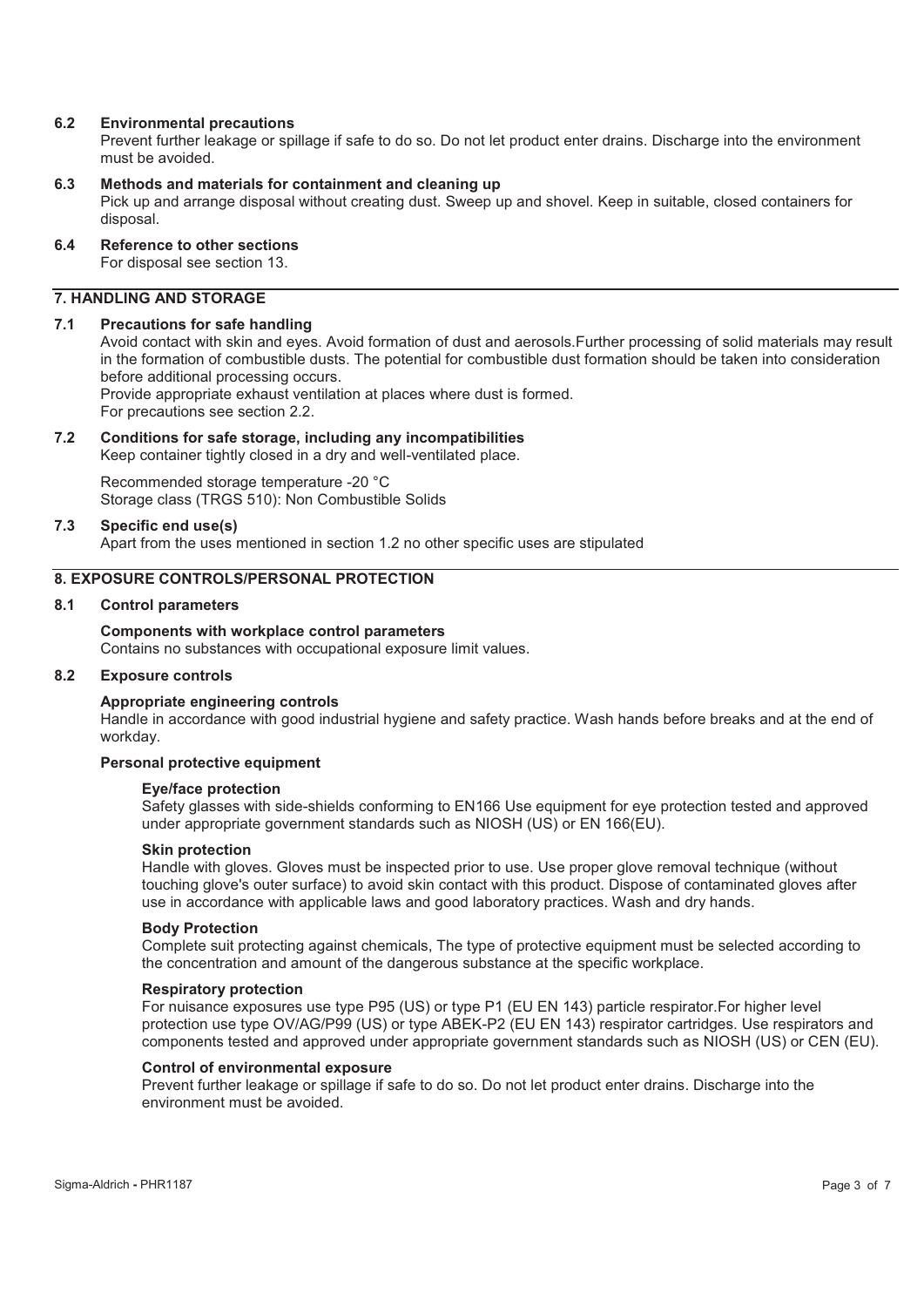# **9. PHYSICAL AND CHEMICAL PROPERTIES**

#### **9.1 Information on basic physical and chemical properties**

|     | a)      | Appearance                                         | Form: solid       |
|-----|---------|----------------------------------------------------|-------------------|
|     | b)      | Odour                                              | No data available |
|     | c)      | <b>Odour Threshold</b>                             | No data available |
|     | d)      | pH                                                 | No data available |
|     | e)      | Melting point/freezing<br>point                    | 182 °C (360 °F)   |
|     | f)      | Initial boiling point and<br>boiling range         | No data available |
|     | g)      | Flash point                                        | No data available |
|     | h)      | Evaporation rate                                   | No data available |
|     | i)      | Flammability (solid, gas)                          | No data available |
|     | j)      | Upper/lower<br>flammability or<br>explosive limits | No data available |
|     | k)      | Vapour pressure                                    | No data available |
|     | $\vert$ | Vapour density                                     | No data available |
|     | m)      | Relative density                                   | No data available |
|     | n)      | Water solubility                                   | insoluble         |
|     | O)      | Partition coefficient: n-<br>octanol/water         | log Pow: 6.7      |
|     | p)      | Auto-ignition<br>temperature                       | No data available |
|     | q)      | Decomposition<br>temperature                       | No data available |
|     | r)      | Viscosity                                          | No data available |
|     | s)      | <b>Explosive properties</b>                        | No data available |
|     | t)      | Oxidizing properties                               | No data available |
| 9.2 |         | <b>Other safety information</b>                    |                   |

No data available

# **10. STABILITY AND REACTIVITY**

#### **10.1 Reactivity**  No data available

**10.2 Chemical stability**  Stable under recommended storage conditions.

- **10.3 Possibility of hazardous reactions**  No data available
- **10.4 Conditions to avoid**  No data available
- **10.5 Incompatible materials**  Oxidizing agents
- **10.6 Hazardous decomposition products**  Other decomposition products - No data available In the event of fire: see section 5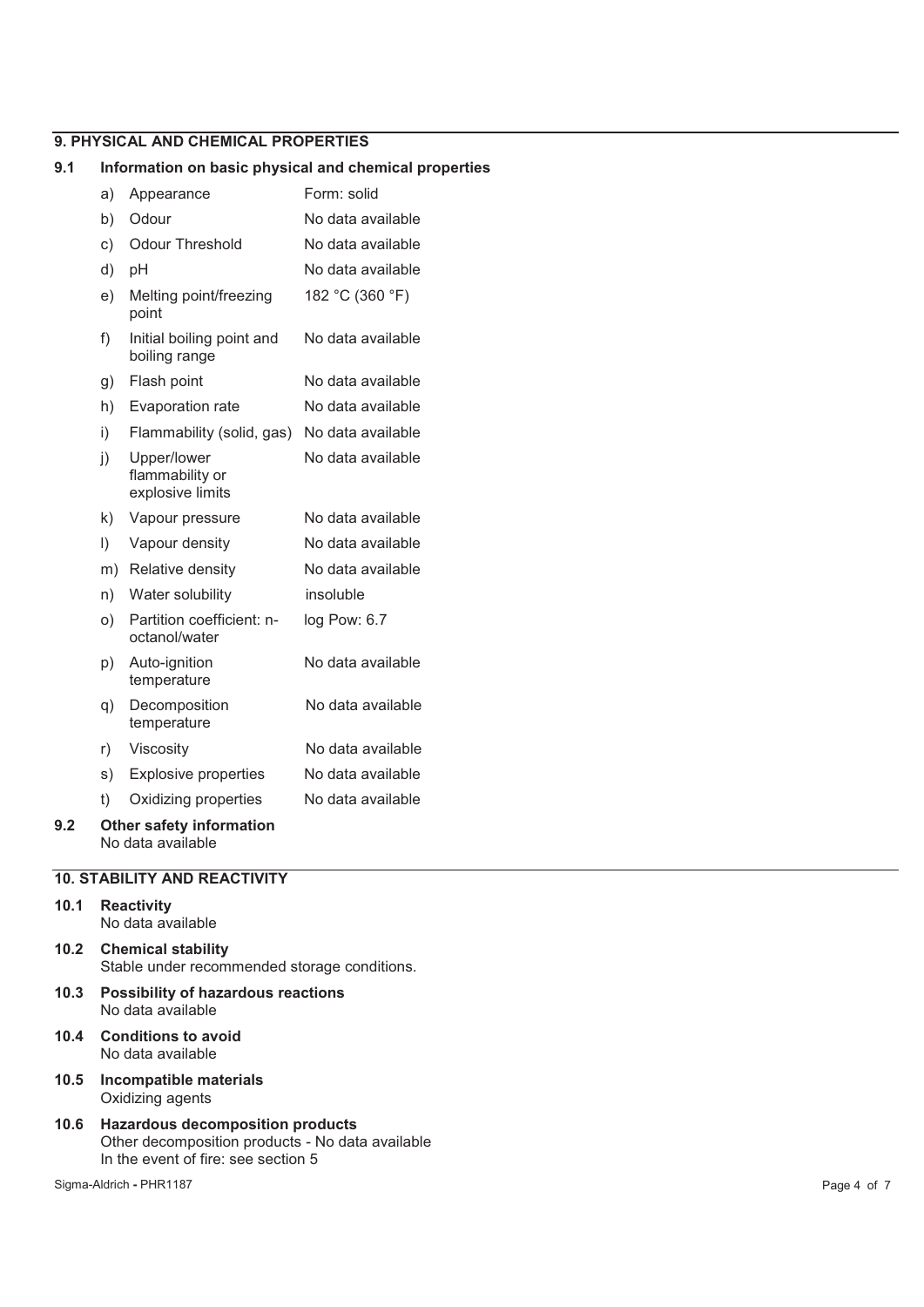# **11. TOXICOLOGICAL INFORMATION**

#### **11.1 Information on toxicological effects**

#### **Acute toxicity**

LD50 Oral - Rat - 2,000 mg/kg

Inhalation: No data available

LD50 Dermal - Rabbit - > 2,500 mg/kg

No data available

**Skin corrosion/irritation**  No data available

**Serious eye damage/eye irritation**  Eyes - Rabbit

Result: No eye irritation

**Respiratory or skin sensitisation**  No data available

#### **Germ cell mutagenicity**  negative

#### **Carcinogenicity**

- IARC: No component of this product present at levels greater than or equal to 0.1% is identified as probable, possible or confirmed human carcinogen by IARC.
- ACGIH: No component of this product present at levels greater than or equal to 0.1% is identified as a carcinogen or potential carcinogen by ACGIH.
- NTP: No component of this product present at levels greater than or equal to 0.1% is identified as a known or anticipated carcinogen by NTP.
- OSHA: No component of this product present at levels greater than or equal to 0.1% is identified as a carcinogen or potential carcinogen by OSHA.

#### **Reproductive toxicity**

No data available

No data available

**Specific target organ toxicity - single exposure**  No data available

#### **Specific target organ toxicity - repeated exposure**  No data available

**Aspiration hazard**  No data available

# **Additional Information**

RTECS: VH6475000

To the best of our knowledge, the chemical, physical, and toxicological properties have not been thoroughly investigated.

# **12. ECOLOGICAL INFORMATION**

#### **12.1 Toxicity**

Toxicity to fish LC50 - Danio rerio (zebra fish) - 4.64 mg/l - 96 h

# **12.2 Persistence and degradability**  Biodegradability Result: > 60 % - Readily biodegradable

**12.3 Bioaccumulative potential**  Does not bioaccumulate.

Sigma-Aldrich **-** PHR1187 Page 5 of 7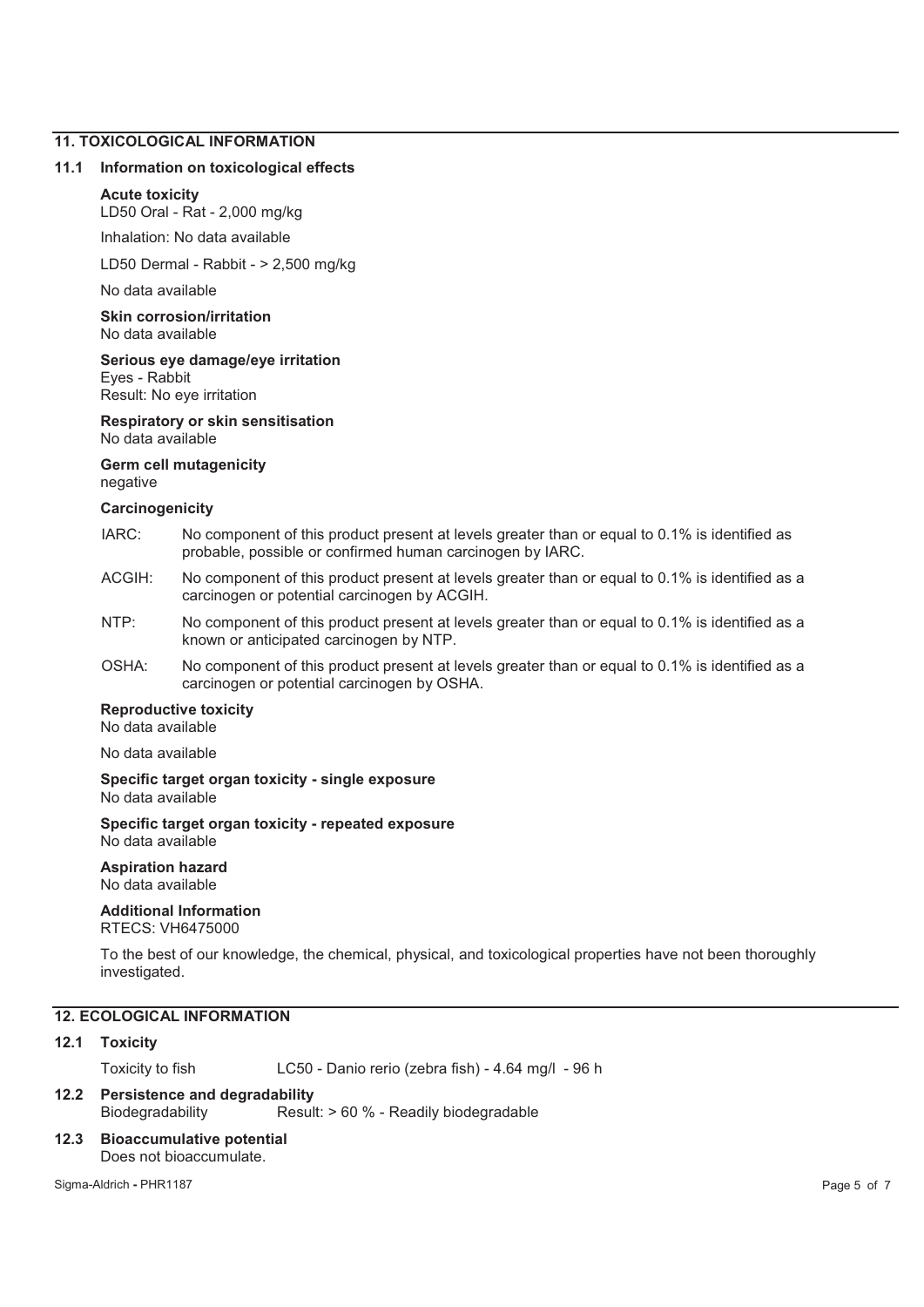# **12.4 Mobility in soil**

No data available

#### **12.5 Results of PBT and vPvB assessment**

PBT/vPvB assessment not available as chemical safety assessment not required/not conducted

#### **12.6 Other adverse effects**

An environmental hazard cannot be excluded in the event of unprofessional handling or disposal. Toxic to aquatic life.

No data available

# **13. DISPOSAL CONSIDERATIONS**

#### **13.1 Waste treatment methods**

#### **Product**

Offer surplus and non-recyclable solutions to a licensed disposal company.

#### **Contaminated packaging**

Dispose of as unused product.

# **14. TRANSPORT INFORMATION**

#### **DOT (US)**

Not dangerous goods

#### **IMDG**

Not dangerous goods

#### **IATA**

Not dangerous goods

# **15. REGULATORY INFORMATION**

#### **SARA 302 Components**

No chemicals in this material are subject to the reporting requirements of SARA Title III, Section 302.

#### **SARA 313 Components**

This material does not contain any chemical components with known CAS numbers that exceed the threshold (De Minimis) reporting levels established by SARA Title III, Section 313.

#### **Massachusetts Right To Know Components**

No components are subject to the Massachusetts Right to Know Act.

#### **Pennsylvania Right To Know Components**

| Tretinoin                           | CAS-No.<br>$302 - 79 - 4$ | <b>Revision Date</b> |
|-------------------------------------|---------------------------|----------------------|
| New Jersey Right To Know Components | CAS-No.                   | <b>Revision Date</b> |
| Tretinoin                           | 302-79-4                  |                      |

#### **California Prop. 65 Components**

This product does not contain any chemicals known to State of California to cause cancer, birth defects, or any other reproductive harm.

# **16. OTHER INFORMATION**

**Full text of H-Statements referred to under sections 2 and 3.** 

| Acute Tox.           | Acute toxicity         |
|----------------------|------------------------|
| <b>Aquatic Acute</b> | Acute aguatic toxicity |
| H302                 | Harmful if swallowed.  |
| H401                 | Toxic to aquatic life. |